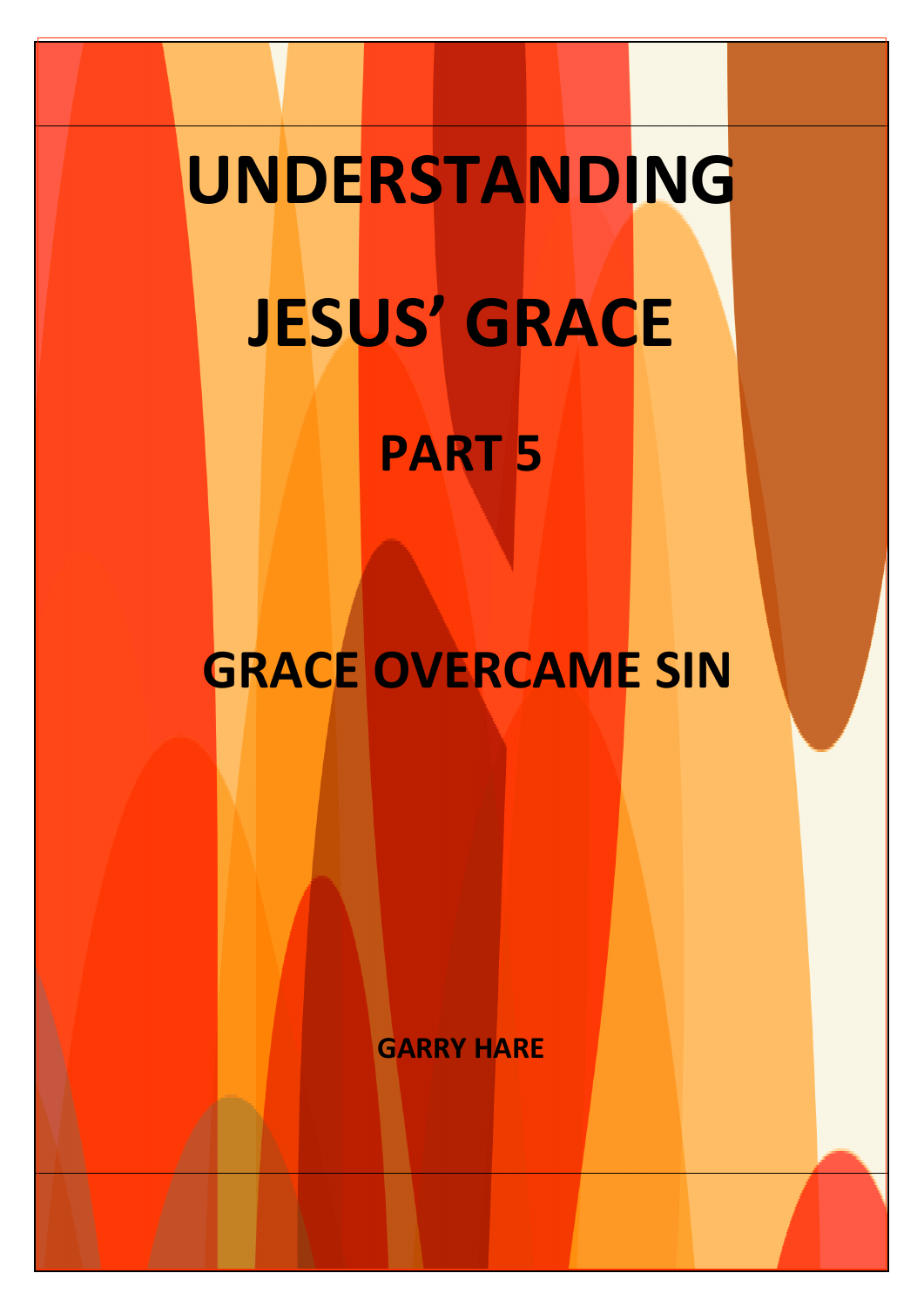### **PART 5. GRACE OVERCAME SIN**

#### **INDEX**

INTRODUCTION

- 1. JESUS DEALT WITH SIN ON THE CROSS
	- 1.1 GRACE FROM "ABBA"
	- 1.2 IT'S ALL ABOUT JESUS
	- 1.3 OUR SINS ARE FORIVEN AND FOGOTTEN
	- 1.4 SIN WAS THE BIG PROBLEM
- 2. MAN'S SINFUL NATURE
	- 2.1 MANKINDS SIN NATURE; THE FLESH, THE LEGALISTIC NATURE
	- 2.2 JESUS DIED FOR ALL TYPES OF OUR SIN
	- 2.3 THE HOLY SPIRIT CONVICTS US OF THE SIN OF UNBELIEF
	- 2.4 OUR SINFUL FLESH NATURE WAS CRUCIFIED WITH CHRIST

#### 3. SAINTS NOT SINNERS

- 3.1 GOD NOW SEES US AS SINLESS
- 3.2 WE ARE NOW SAINTS NOT SINNERS
- 3.3 WE WERE SANCTIFIED (PAST TENSE)
- *3.4 GRACE IS NOT A LICENCE TO SIN*
- 3.5 SIN IS NO LONGER OUR MASTER
- 4. THE POWER TO SAY NO TO SIN
	- 4.1 THE LAW PROVOKES SIN
- 4.2 GRACE EMPOWERS US TO STOP SINNING
- 4.3 JESUS NOW DEFENDS US

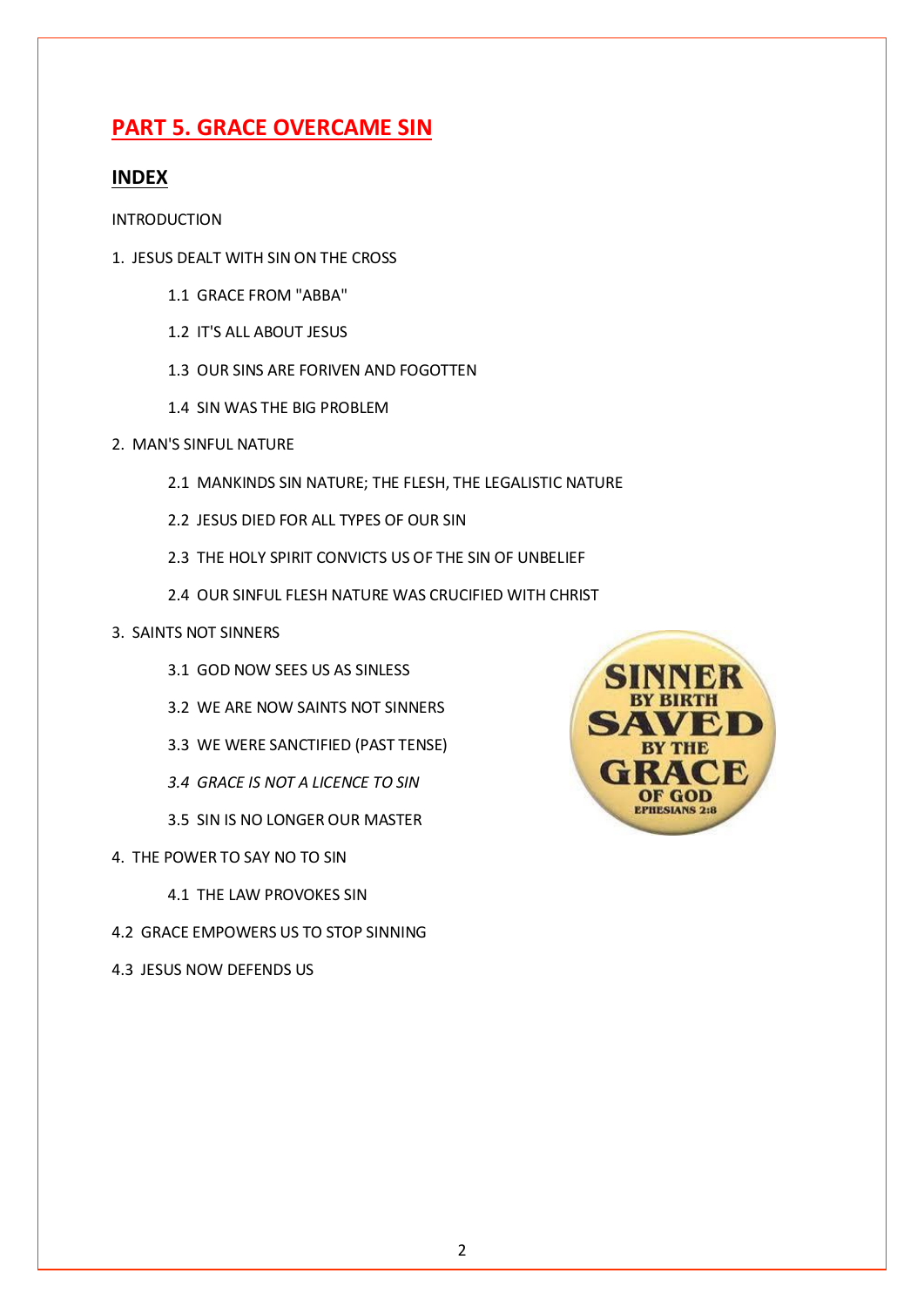#### **INTRODUCTION**

An important part of understanding the grace that is ours through the living Word, Jesus Christ, is that we have a firm Biblical foundation on which grace is established. This is important so that the intimacy, hope and blessings that come with Jesus' grace cannot be undermined. As you go through this study course we ask you to spend time looking up all the scripture references quoted and allow the Holy Spirit to establish the word of biblical truth in your heart and in your mind.

#### **1. JESUS DEALT WITH SIN ON THE CROSS**

#### **1.1 GRACE FROM "ABBA"**

*Eph. 1:6-8 "To the praise of his glorious grace, which he has freely given us in the One he loves. In him Jesus we have redemption through his blood, the forgiveness of sins, in accordance with the riches of God's grace that he lavished on us with all wisdom and understanding".* 

Under the New Covenant of grace we are called children of God. As such we have a personal and intimate relationship with God as "Abba" (Ro.8:15) (which means daddy in Hebrew). Sadly many believers still allow sin and feelings of unworthiness caused by an over consciousness of sin to separate them from "Abba". The issue of sin and our sinlessness in Christ is probably one of the most important and yet for some, the most controversial issues of grace. The Scriptures are clear that because of "Abba's" love for



us, through the cross and by grace, Jesus has destroyed the dominion of Sin, the power of Sin and dealt with all our sins, once and for all so that we can now live in an intimate, loving and confident relationship with "Abba".

As the great British Preacher, Charles Spurgeon (1834-1892) said: "*The saints shall persevere in holiness, because God perseveres in grace".*

#### **1.2 IT'S ALL ABOUT JESUS**

*John 1:29 "The next day John saw Jesus coming toward him and said, "Look, the Lamb of God, who takes away the sin of the world!"*

*Mat 26:28 This is my blood of the covenant, which is poured out for many for the forgiveness of sins.*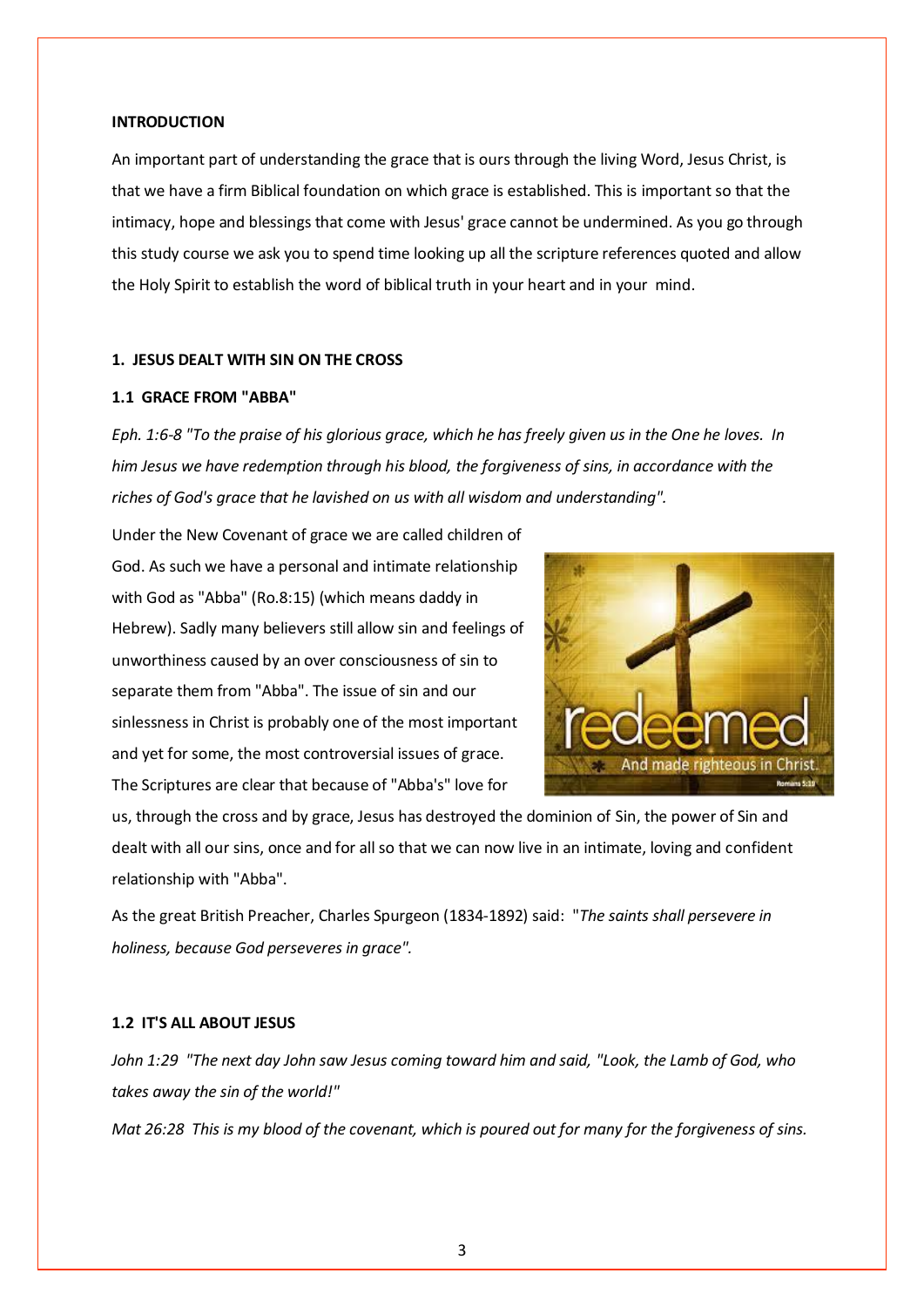*2Co 5:21 God made him who had no sin to be sin for us, so that in him we might become the righteousness of God.* 



The good news of grace is that Jesus has taken away the Sin of the world by dying on the cross. He has set us free of sin, we are forgiven as all believers have become part of Jesus, the sinless one. When we see Jesus we see a reflection of who we are in him (Col.3:3). Sin is no longer our issue or our focus, Jesus is! Those who are in Christ are righteous (in a right and holy state) in God's eyes and righteousness works its way out in our lives. God no longer relates to us based on our sin, or sinlessness, but on the basis of our union with Christ and His righteousness imputed to us. Our sin identity, and the law of sin and death, was effectively done away with on the cross, for those who are in Christ Jesus.

#### **1.3 OUR SINS ARE FORIVEN AND FOGOTTEN**

*Heb.8:12 (Amp) For I will be merciful and gracious toward their sins and I will remember their deeds of unrighteousness no more. [Jer. 31:31-34.]* 

*Heb 10:16-19 "This is the (new) covenant I will make with them after that time, says the Lord. I will put my laws in their hearts, and I will write them on their minds." Then he adds: "Their sins and lawless acts I will remember no more." And where these have been forgiven, there is no longer any sacrifice for sin. Therefore, brothers, since we have confidence to enter the Most Holy Place by the blood of Jesus".*

*Rom 4:6 "David says the same thing when he speaks of the blessedness of the man to whom God credits righteousness apart from works "Blessed are they whose transgressions are forgiven, whose sins are covered".*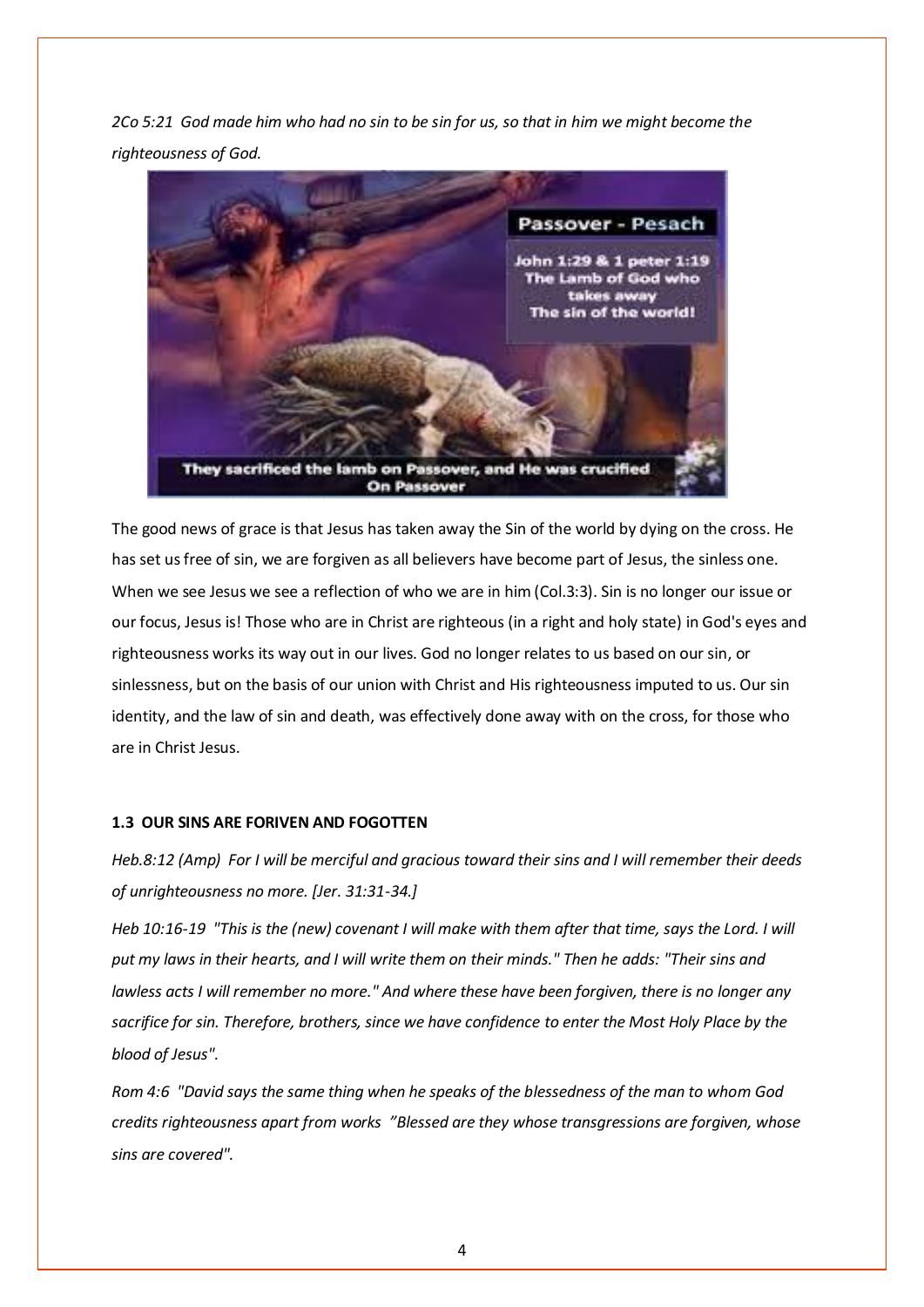*Col 2:13 "When you were dead in your sins and in the uncircumcision of your sinful nature, God made you alive with Christ. He forgave us all our sins".*

*Isa 43:25 "I, even I, am he who blots out your transgressions, for my own sake, and remembers your sins no more".* 

This is the good news of Jesus' grace and the New Covenant. This is also the offense of the New Covenant; all sins of a believer are forgiven and forgotten by God. When God's Word say "ALL" God means all, not just confessed sins, not just past sins, not just known sins, but ALL our sin were dealt with at the cross, past, present and even future sin. The slate is wiped clean. On the final judgment day when the account books are opened (Rev.20:12) no sin will be found registered against our

names. The only thing accounted (2Co.5:19) to us is our righteousness in Christ. Not only does it say all our sin are forgiven but it says God's remembers them no more. We may choose to remember them and dwell on them but God doesn't and to be honest, we need to adopt the same attitude! Too many believers are fixated on their sins and become ineffective in the kingdom.



Now we can come to God with confidence and boldness (Heb.4:16) as his beloved, children knowing that God sees us as sinless because we are in Christ (1Jn.4:17). It sounds too good to be true - that is the offence of grace and that is why some people just can't receive grace, they just can't believe that God is that good and that graceful.

#### **1.4 SIN WAS THE BIG PROBLEM**

Let's be clear sin is evil, harmful, ungodly and destructive. Sin is a big problem and in no way does grace promote, encourage or underestimate the terrible effects of Sin. Make no mistake grace does not promote or encourage sin and licentiousness has no part in the Christian life (Ro.6:1-2).

In fact God's solution to sin was the cross and the grace of Jesus Christ (Titus 2:12). Unbelievable as it may seem to many Christians, the Scriptures are clear; living by the Law produces and amplifies sin, while grace destroys sin. Jesus came to set us free from both sin and the Law that gives sin its power (1Co.15:56). The cross of Christ and the grace that came through Jesus is the only truly effective antidote to sin. There is no other effective solution, there is no other sacrifice that can set us free from sin. This is the gospel of the grace of Jesus Christ. Without Christ and his grace we are all lost and dead in our sins.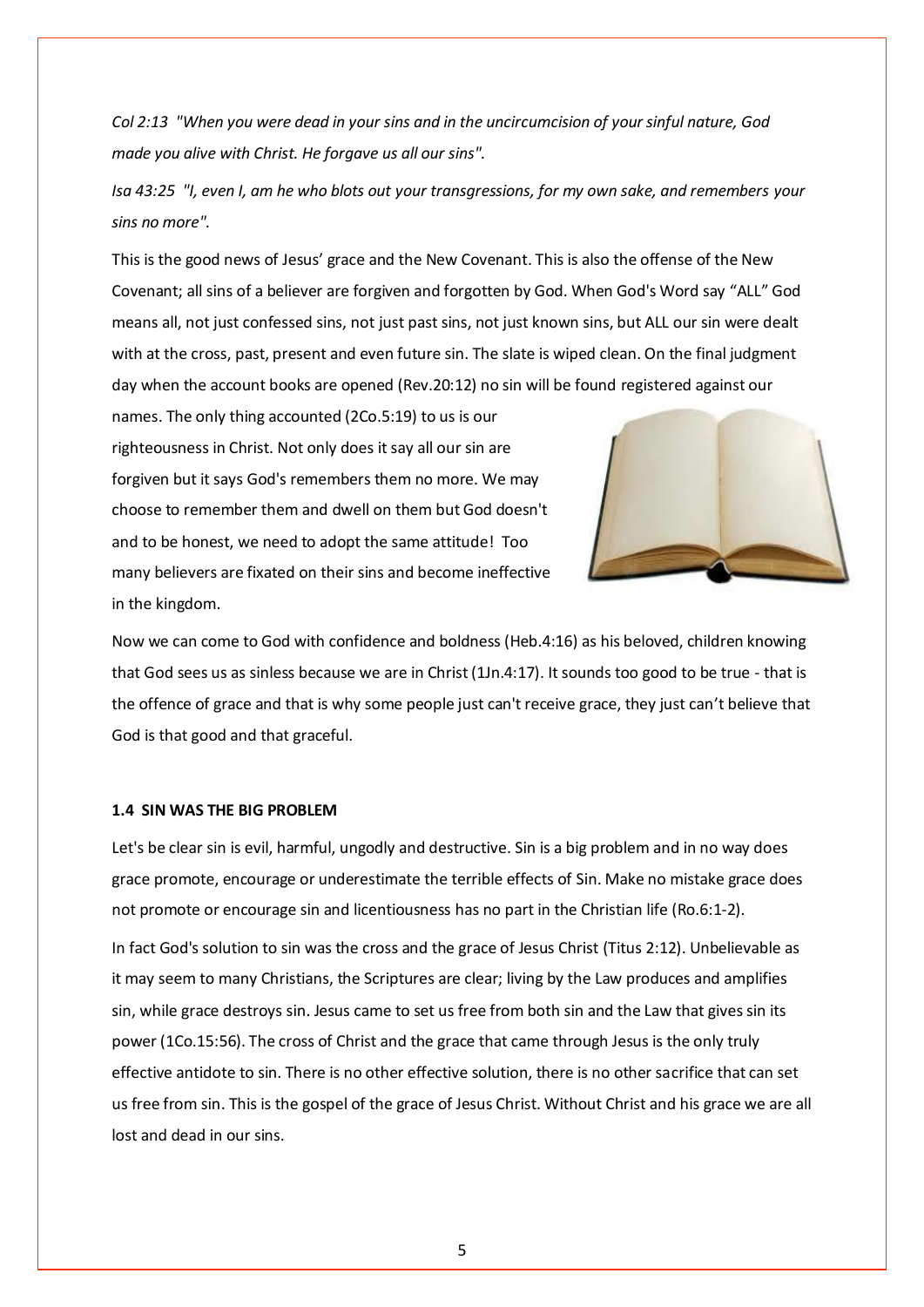Bear in mind that grace was costly and there is no such thing as "cheap grace" (as some people are prone to intimate). Sin was so sinful and evil that the Son of God himself, Jesus Christ, was humiliated and put to death to destroy Sin's power and domination - that is the cost of God's grace to us, Christ's humiliation on the cross. The cross declares that the solution to sin is Jesus - not our self-effort, self-righteousness, law keeping, good works, or adherence to a list of commandments. To reject what Jesus did on the cross and to revert back to trusting in our good works or Law keeping as an atonement for our sins, is to crucify Christ over and over again (Heb.6:6). The Scriptures warn that those who hear the gospel message of Jesus' grace, are touched by the Holy Spirit, and then willingly reject grace in preference of self-righteousness through the Law, these "false believers" will never change their minds )repent) and be saved. Stern and sobering stuff indeed!

#### **2. MAN'S SINFUL NATURE**

#### **2.1 MANKINDS SIN NATURE; THE FLESH, THE LEGALISTIC NATURE**

*Rom 5:12 "Therefore, just as sin entered the world through one man (Adam), and death through sin, and in this way death came to all people, because all sinned....."*

Sin is powerful and deadly. Many ask "Why does God allow terrible things to happen?" The truth is that it's not God but the fallen nature of creation that manifests in the sin, evil and catastrophes we see all



around us. All of creation is fallen and has been corrupted by sin and all of creation is longing to be redeemed from the affects of sin and be made new (Ro.8:20-12) (Rev.21:5).

Likewise humankind is fallen and is corrupted by a sinful nature which is manifest in mankind's actions of war, murder, abuse, greed, pollution, crime, etc. etc. We all live and suffer the consequences of the fall; sadly, even those of us who are saved. Scripture teaches that through Adam all became sinners (Rom.5:12) i.e. we have all inherited both Adam's natural genes and his diseased spiritual condition, the sin nature.

Adam's choice to trust himself, his ability and his intellect instead of God, totally polluted both him and his offspring. Mankind became spiritually dead to the goodness and spiritual things of God. Our noble, Godly, character became totally warped and corrupted. Sin killed both spiritually and physically - and still does today. The Law of sin and death has been at work in all mankind since Adam (Rom.8:1): You sin you die. Sadly we all inherited a sin nature from Adam. This sin nature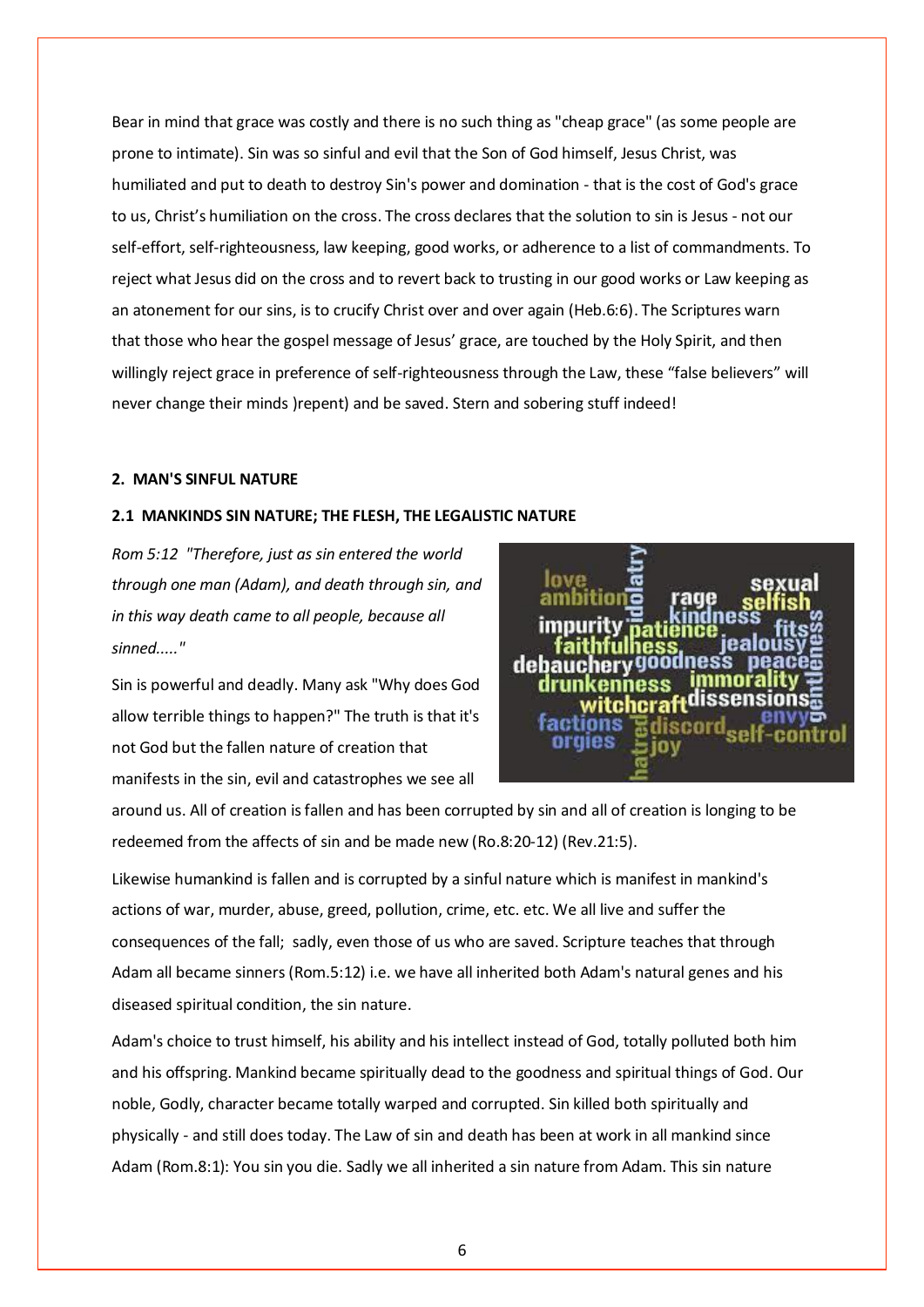(Rom.7:18) is also referred to as "the flesh" (The Greek word is *sarx*), the fallen nature, the carnal nature or the law nature. The flesh, or sinful nature, is highly self-centred, independent, religious, prideful and legalistic. It feeds on pride in the accumulation of the knowledge, the knowledge of good and evil (Gen.2:17). The application of this knowledge in avoiding the bad that harm us and embracing good that blesses us enables us to live independently of God. This is done through living by rules, regulations and techniques; systems of control which are manipulated for self-gain and independence - producing the ultimate "self made man". Such self made men or women simply do not need God's input or guidance.

#### **2.2 JESUS DIED FOR ALL TYPES OF OUR SIN**

*2Co 5:21 God made Jesus who had no sin to be sin for us, so that in him we might become the righteousness of God.* 

*Rom 4:25 " Jesus was delivered over to death for our sins and was raised to life for our justification". Isa 53:4 -5 Surely he took up our pain and bore our suffering, yet we considered him punished by God, stricken by him, and afflicted. But he was pierced for our transgressions , he was crushed for our iniquities; the punishment that brought us peace was on him, and by his wounds we are healed.* (This is a prophetic picture of Jesus on the Cross).

There are a number of different types of sin. We normally refer to them all under the generic term "Sin". Jesus died for all our sins and all types of sin, once and for all.

Let's define the Sin Christ died for:

1. Sin. Greek: αμαρτία hamartia. Thayer defines sin as, to be without a share in, to miss the mark, to err, be



mistaken, to miss or wander from the path of uprightness and honour, to do or go wrong, to wander from the law of God, violate God's law, sin, that which is done wrong, sin, an offence, a violation of the divine law in thought or in act. Collectively, the complex or aggregate of sins committed either by a single person or by many. Sin is used 174 times as a noun and 42 times as a verb in the New Testament. The Greek Septuagint uses this word in Isa.53.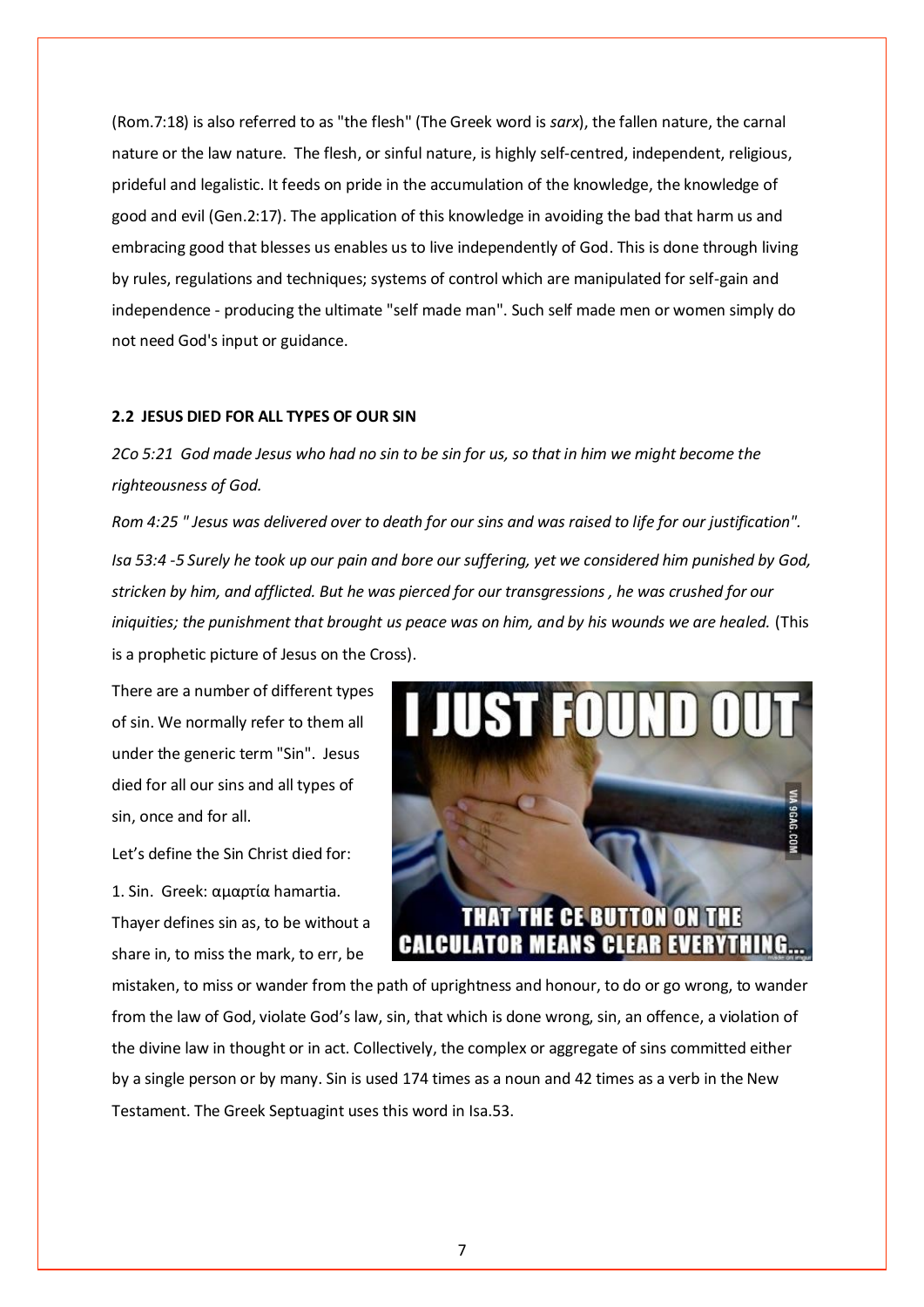2. Trespasses or transgressions. Greek: παράπτωμα paraptoma. Thayer defines this as to fall beside or near something, a lapse or deviation from truth and uprightness, a sin, misdeed. Its' used 9 times in the New Testament.

3. Iniquities. Greek: ανομία anomia. Thayer defines this as the condition of without law, because ignorance of it, because of violating it, contempt and violation of law, iniquity, wickedness. Strong defines this word as; illegality, that is, violation of law or generally wickedness. Iniquity, transgression of the law, unrighteousness. It's used 25 times in the New Testament. The Greek Septuagint uses this word in Isa.53.

#### **2.3 THE HOLY SPIRIT CONVICTS US OF THE SIN OF UNBELIEF**

*John 16:8-9 (Amp) When the Holy Spirit comes, He will convict and convince the world and bring demonstration to it about sin and about righteousness and about judgment: About sin, because they do not believe in Me.*

*Rom 8:1 Therefore, there is now no condemnation for those who are in Christ Jesus, because through Christ Jesus the law of the Spirit who gives life has set you free from the law of sin and death.* 

Unlike the religious leaders of the day Jesus did not point to peoples moral sin but to the sin of unbelief in the goodness and love of God. The New Testament scriptures make it clear that the real sin issue between man and God is the sin of unbelief. It is the lack of trust and faith in a loving and kind God that leads to rebellion, disobedience and moral sin.

Many teach that the Holy Spirit job is to convict believers of moral sin. It's almost as if the Holy Spirit has come to replace Satan as the Accuser and Condemner. This error arises from taking John 16:8 out of its full context. John 16:9 explains that the sin the Holy Spirit convicts us of is unbelief not moral sin. We need to repent of this wrong teaching and thinking as it allows Satan (the Accuser) to bring condemnation and guilt under the guise of the Holy Spirit and it also causes believers to shy away from the Holy Spirit. The issue that the Holy Spirit desires to help us all to deal with is "are we living in unbelief?", for unbelief is sin. The affects of unbelief is apparent throughout biblical history. Israel chose over and over to disbelieve God (Heb.3:19) (Ps.78:32) (Ps.106:24) and His goodness and trusted in themselves or other god's. The result was that Israel constantly fell into moral sin, disobedience, great evil and were cursed. Likewise with Adam and Eve, it was their pride and sin of unbelief in God's goodness and promises that was the root of all other sins and the loss of their blessings. Our sinful, fallen flesh nature (*sarx*) is intrinsically one of unbelief and a distrust of God. Contrastingly, when we are in faith and believe, all the promises of God are ours through Christ and his grace (Jn.1:16) and moral sin is overcome (Rom.6:14).

8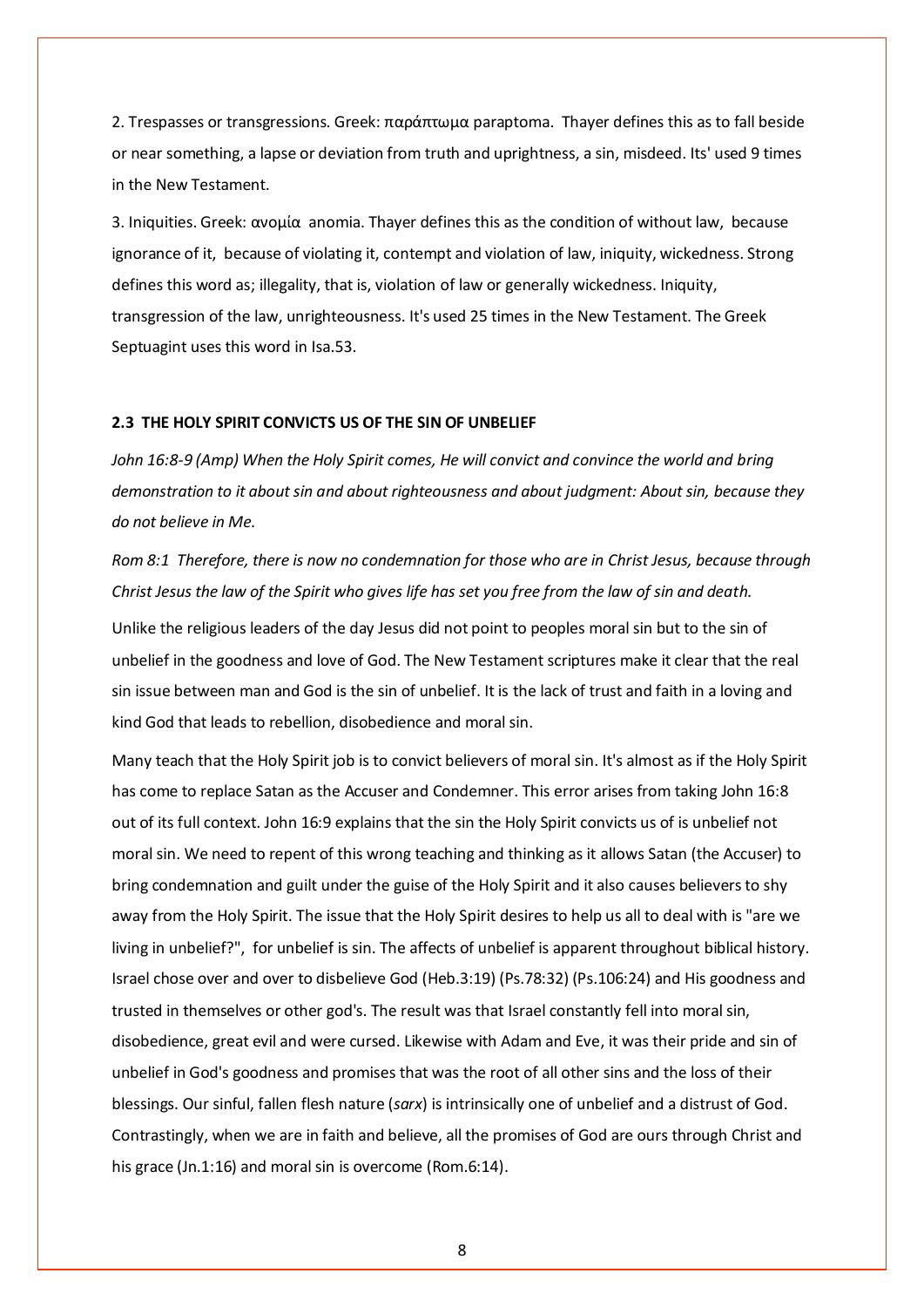#### **2.4 OUR SINFUL FLESH NATURE WAS CRUCIFIED WITH CHRIST**

*Gal 5:24 "Those who belong to Christ Jesus have crucified the flesh (sarx) with its passions and desires".* 

The flesh, sin nature *(sarx)* embraces sin and opposes the will and the Spirit of God (Rom.8:3-8).

The only way to be freed from the sin nature is to die to self, and to be "born again" (Jn.3:5-6). The good news is that the sin nature of those who have turned to Christ has been



nailed on the cross with Christ (Gal.2:20). We have been baptised into Christ's death (Ro.6:3) and therefore the sin nature of a true believer is dead. It's memories and habits may still plagues and tempt us but our sin nature is dead in Christ.

However we do need to allow our minds and thinking to be renewed (Ro.12:2) and our actions sanctified by the Word and the Spirit, and this takes time.

*Col 2:11 "In Christ you were also circumcised with a circumcision not performed by human hands. Your whole self ruled by the flesh was put off when you were circumcised by Christ"*

*Rom 2:29 No, a person is a Jew who is one inwardly; and circumcision is circumcision of the heart, by the Spirit, not by the written code. Such a person's praise is not from other people, but from God.* 

The Scriptures also describe freedom from our sin nature in another way; circumcision. Just as Jewish men had their useless flesh of their foreskins physically cut away, so we who are in Christ have been spiritually circumcised. The fleshy fallen part of our inner nature has been cut way and cast off. Our hearts have been circumcised of the old sin nature.

One of the greatest lies and confusions in the Church today is that believers have two natures and that there is a war on within every believer between the "born again" nature and the "old sinful flesh" nature. This belief is unbiblical and denies the full and finished work of the cross. It has lead to a kind of spiritual schizophrenia among believers, leaving them constantly focussing on a nonexistent sin nature that they can never be rid of.

*Gal.2:17-21 (The Message) "Have some of you noticed that we are not yet perfect? No great surprise, right? And are you ready to make the accusation that since people like me, who go through Christ in order to get things right with God, aren't perfectly virtuous, Christ must therefore be an accessory to sin? The accusation is frivolous. If I was "trying to be good," I would be rebuilding the same old barn*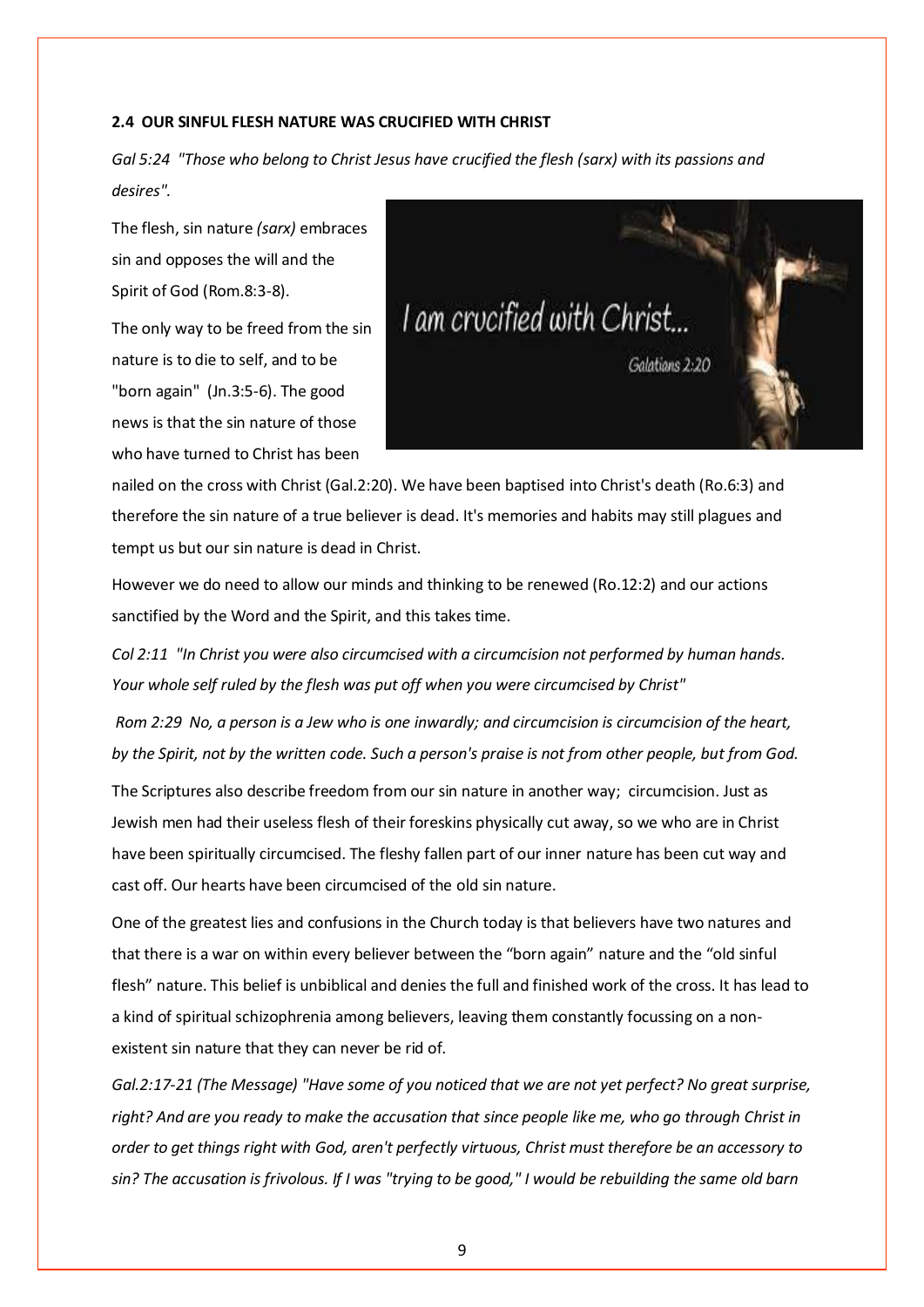*that I tore down. I would be acting as a charlatan. What actually took place is t his: I tried keeping rules and working my head off to please God, and it didn't work. So I quit being a "law man" so that I could be God's man. Christ's life showed me how, and enabled me to do it. I identified myself completely with him. Indeed, I have been crucified with Christ. My ego is no longer central. It is no longer important that I appear righteous before you or have your good opinion, and I am no longer driven to impress God. Christ lives in me. The life you see me living is not "mine," but it is lived by faith in the Son of God, who loved me and gave himself for me. I am not going to go back on that. Is it not clear to you that to go back to that old rule-keeping, peer-pleasing religion would be an abandonment of everything personal and free in my relationship with God? I refuse to do that, to repudiate God's grace. If a living relationship with God could come by rule-keeping, then Christ died unnecessarily".*

#### **3. SAINTS NOT SINNERS**

#### **3.1 GOD NOW SEES US AS SINLESS**

Grace is all about our identity in Christ and focussing on the finished work of the cross. It's about us choosing in faith to see ourselves as God see us. If you are "Born Again" by the Spirit of God, you are the righteousness of God (2Co.5:21) and as such you are qualified for every blessing; to receive the power of the Holy Spirit and to reign and rule in this life from a place of rest and peace. This issue of taking our eyes off our sin and putting them on Jesus righteousness is the foundation to living the abundant life of Christ.



Many people in the Old Testament tried to be sinless and always failed (Rom.9:30). There were exceptions and amazingly both David & Abraham (Gen.15:16) knew that true righteousness and sinlessness depended on them believing and trusting in a good God and His promises. David understood and received Gods grace and after God's forgiveness of David's adultery & murder David saw himself as righteous – just as if his sin never existed (2Sam22:12). That's the offence of the cross and Jesus' grace. Even though he was under the Covenant of the Law (Gal.2:21) David prophetically foresaw God's grace for the forgiveness of his sins, as did Abraham, and they both took hold of it. God considered David (Acts 13:22) to be a man after his own heart! Likewise today (Rom. 3:21) Jesus has made us righteous and sinless in Gods eyes and God's see believers as men and women after His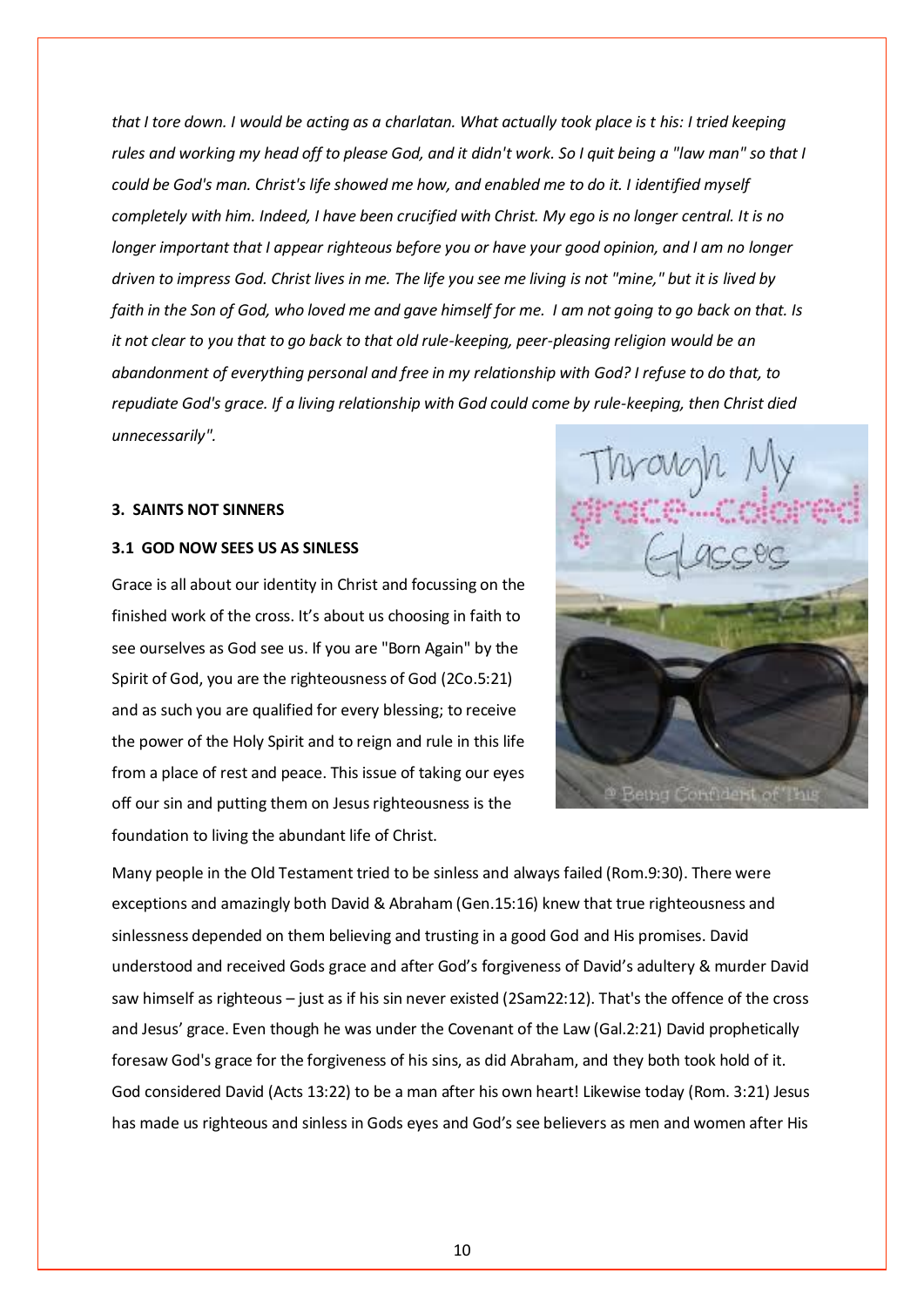own heart. I guess that's why grace makes a lot of religious people really angry, as it's seen as being unfair or unjust.

Our sinlessness in God's eyes is the good news of the gospel and it will bear mighty good fruit as you allow the truth to renew your thinking. (1Jn. 4:17) "*In this way, love is made complete among us so that we will have confidence on the day of judgment, because in this world we are like Jesus*" i.e. holy and sinless.

#### **3.2 WE ARE NOW SAINTS NOT SINNERS**

Nowhere does the New Testament refer to believers as "sinners", except in the past tense. Believers are referred to as "saints" (Ro.16:15) or as brothers and sisters in Christ. We need to look more closely at our identity, we need know who we are in Christ, and describe ourselves accordingly. For those who are saved and born again, all our sins are forgiven, past, present and future, without conditions, we don't have to do anything further. Understanding the difference between a sinner and a saint is



important as if we see ourselves as sinners we will act like sinners. A sinner is someone that is unsaved, unrighteous and enslaved by sin. On the other hand sinners who have given their lives to Christ are now righteous and are "saints" or "holy ones" separated unto God. There is an identity change when we are saved. Believers identities are no longer dependent on their actions, either good or bad, but on who they are in Christ. Therefore we now humbly refer to ourselves as saints (Heb.10:10) not sinners. We do however recognize that without God's grace and our union with Christ we would still be sinners, it's only because of Jesus' grace that we are identified as saints, it's nothing of ourselves. (More about our new identity later) .

We may be saints that sometimes sin but that's a big difference from being a sinner who cannot help but sin. Sadly many liturgies still put the focus on our sin and on our old identity as sinners, this leads to a constant sense of unworthiness and condemnation. We are not sinless because we never sin, we are sinless because through Jesus and his grace God has chosen to do away with the system of keeping records of believer's sins. Under the New Covenant God does not relate to us on the basis of our sin or lack thereof, God now relates to us as His sinless children who are right with him through Jesus' finished work on the cross. He see us hidden in Christ. God remember our sins no more so why should we? Under the New Covenant God's only issue with believers sinful actions is that they have consequences, that hurt and rob the Father's children of their blessings and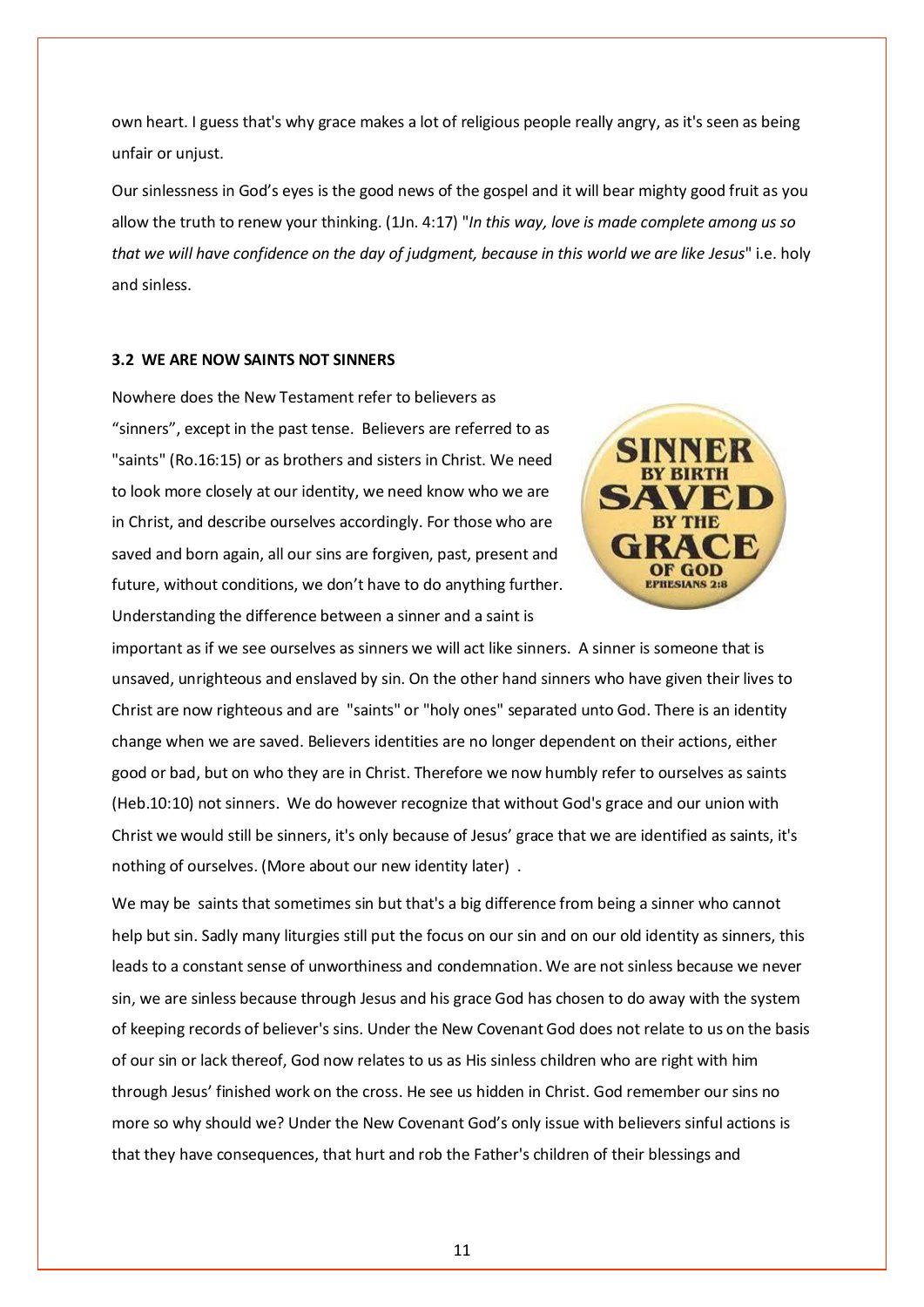wellbeing. Choosing to sin dishonours our Father and is a bad witness and therefore there is still a case for us to deal with the sins we commit. Confessing our sins to one another brings freedom, healing and reconciliation (Jm.5:16).

#### **3.3 WE WERE SANCTIFIED**

*1Co. 6:9-12 "Do you not know that the wicked will not inherit the kingdom of God? Do not be deceived: Neither the sexually immoral nor idolaters nor adulterers nor male prostitutes nor homosexual offenders nor thieves nor the greedy nor drunkards nor slanderers nor swindlers will inherit the kingdom of God. And that is what some of you were. But you were washed, you were sanctified, you were justified in the name of the Lord Jesus Christ and by the Spirit of our God". (MSG) "A number of you know from experience what I'm talking about, for not so long ago you were on that sinners list. Since then, you've been cleaned up and given a fresh start by Jesus, our Master, our Messiah, and by our God present in us, the Spirit".*

The Greek word sanctified is hagiazō which Thayer defines as to render or acknowledge, or to be venerable or hallow, to separate from profane things and dedicate to God , consecrated things to God, dedicated people to God, to purify, to cleanse externally, to purify by expiation: free from the guilt of sin, to purify internally by renewing of the soul.

The above scripture states that we were sanctified. It's past tense. We were sinners but we were washed clean when we came to Christ, that's now our spiritual position in Christ. Sanctification is a position in Christ that then works its way out through a process of the renewal of our minds and the changing of our actions (2Co.7:1) as we live in obedience to God's Spirit within us. Some have misunderstood our holiness and based it on our actions instead of on who we are in Christ. Before God, Jesus is now our sanctification and holiness (1Co.1:30) not our actions or our law keeping. We are sanctified and yet we are still busy sanctifying our thoughts and deeds as we live by God's Spirit and Word.

#### *3.4 GRACE IS NOT A LICENCE TO SIN*



*Rom 3:8 "Why not say--as some slanderously claim that we say--"Let us do evil that good may result"? Their condemnation is just!"*

*Rom 6:1 "What shall we say, then? Shall we go on sinning so that grace may increase? By no means!*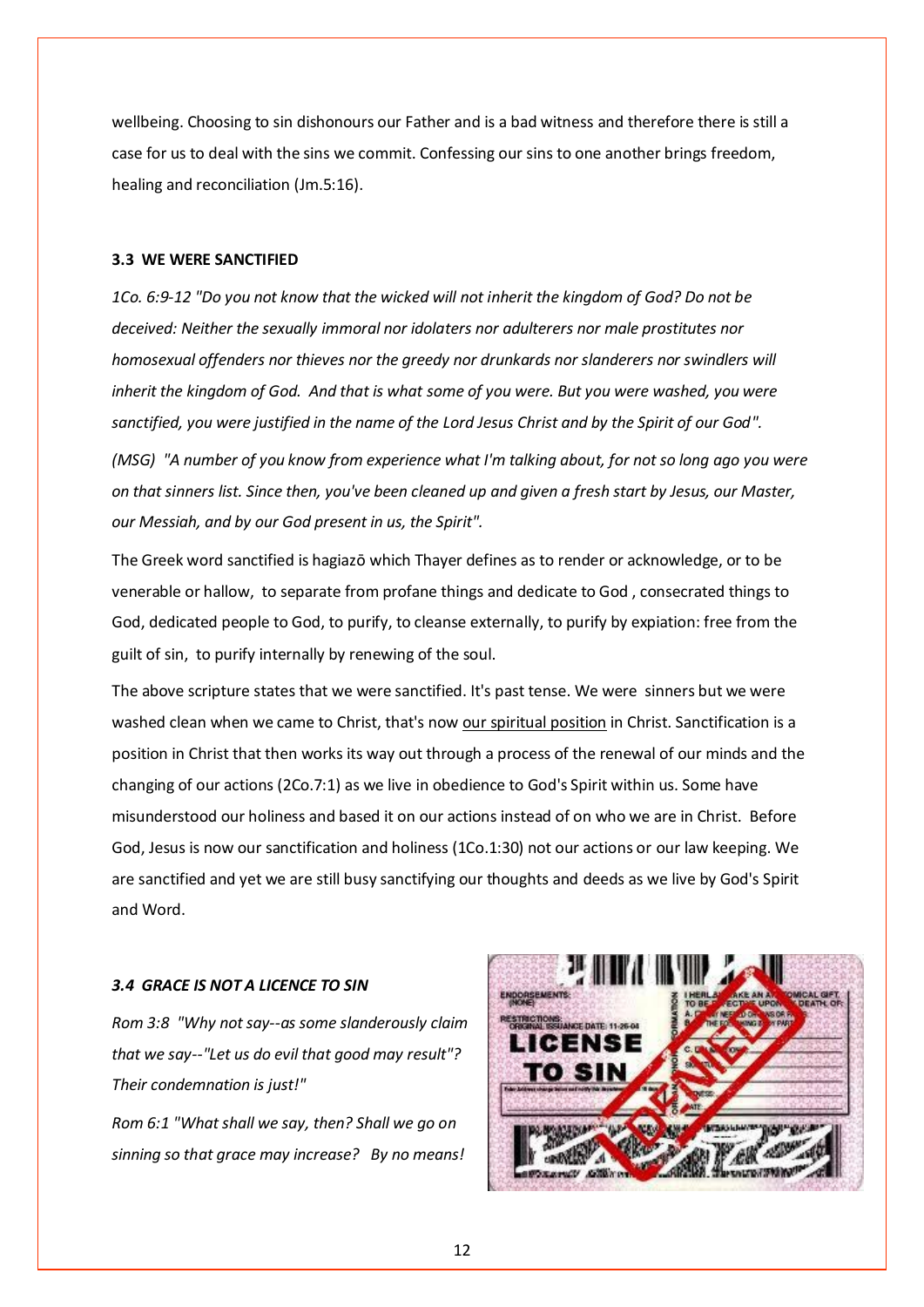#### *We are those who have died to sin; how can we live in it any longer?"*

today, as in Pauls day, those who oppose grace claim that preaching Jesus' grace is a license to sin or do evil. This is because Jesus' grace is offensive to the religious spirit that relies on carnal, soulish, thinking (1Co.1:12-16), laws, self will and self effort. Grace can only be accepted in one's spirit by the revelation of the Holy Spirit. God's grace always offends and confuses all who ultimately exalt carnal knowledge and logic above the Spirit's revealed, scriptural, truth. There is no worldly logic in God's grace. No logic in the fact that God himself died for sin and then freely pardons all our sins. God's heavenly wisdom, thinking and ways are simply not man's ways (Isa.55:8). God's way of grace offends the flesh and fleshy thinking but exalts the Spirit within that reveals the deep truths found in Christ alone and confirmed by the scriptures.

Having said all that, it is also clear that some people misuse grace, just as many under Law based Christianity continue to sin in secret and cover it up. We are warned that there will be false teachers who preach grace and promote licentiousness (Jude 1:4). However because some misuse grace it does not nullify grace. The scriptures are clear that grace is the power to say no to sin (Titus 2:12)(Rom.6:14), grace is not a licence to sin. Those who are truly in Christ and living in His grace will find that sinful actions and thoughts becomes less and less of an issue as grace has it's affect.

#### **3.5 SIN IS NO LONGER OUR MASTER**

*Rom 6:6" For we know that our old self was crucified with him so that the body of sin might be done away with, that we should no longer be slaves to sin".*

Before we were saved Sin was our master whom we were compelled to obey. The unsaved sinner cannot help but sin, it is their nature. Mankind does not sin through choice but because it is our inherited Adamic, sinful, fallen nature. Those in Christ have a new nature (2Co.5:17) and a new master, Jesus Christ, and we are no longer slaves to sin. Christ has redeemed us from slavery. A "Christian" who says that they cannot stop sinning and are enslaved by sin needs to be either founded in grace and their identity in Christ, or needs to seriously to ask the question "Am I really saved and born again?"

In this freedom Christ has made us free and completely liberated us; stand fast then, and do not be hampered and held ensnared Freedom

**NEXT EXIT A** and submit again to a yoke of slavery which you have once put off. Galatians 5:1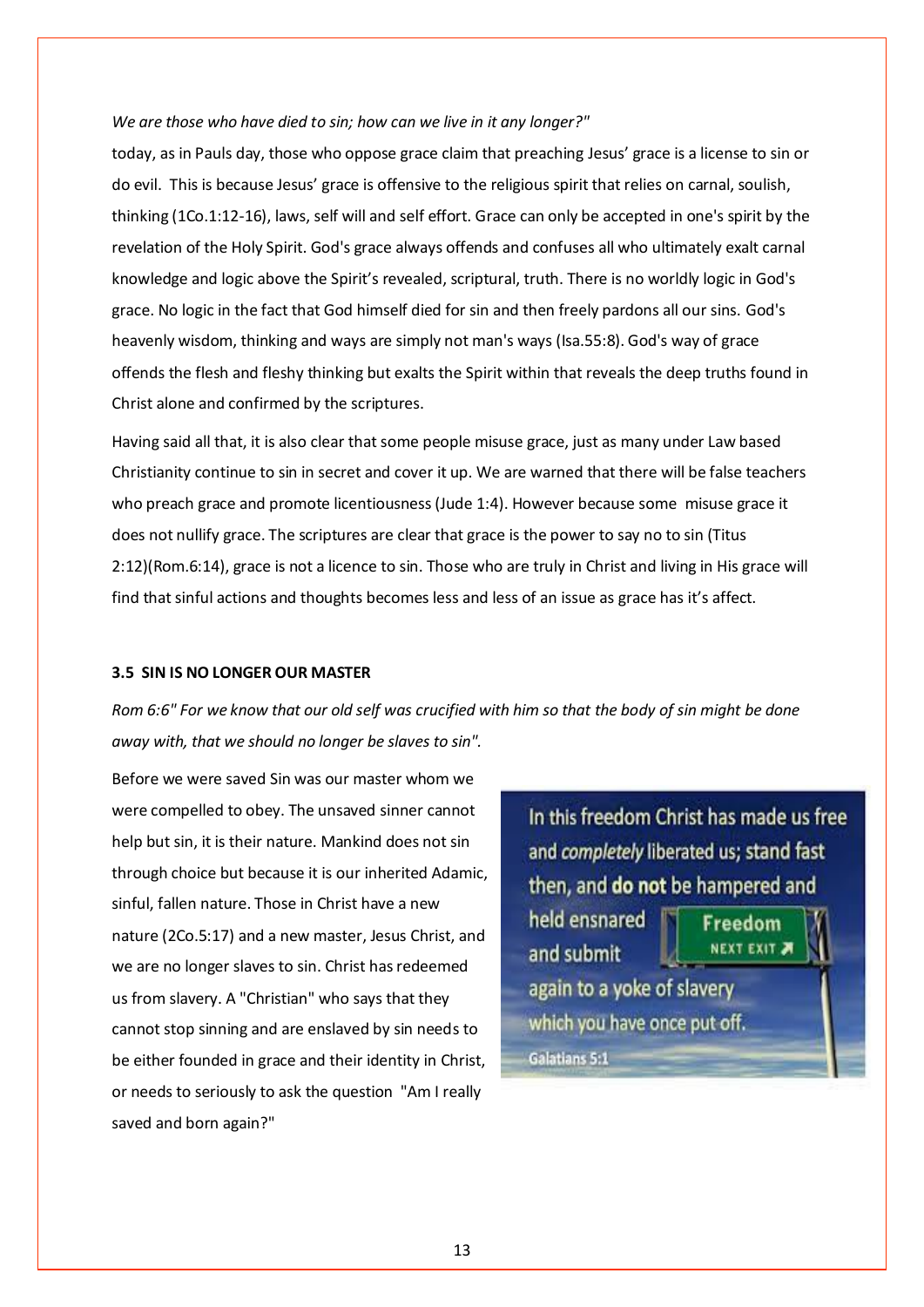#### **4. THE POWER TO SAY NO TO SIN**

#### **4.1 THE LAW PROVOKES SIN**

*Rom 7:7-8 What shall we say, then? Is the law sinful? Certainly not! Nevertheless, I would not have known what sin was had it not been for the law. For I would not have known what coveting really was if the law had not said, "You shall not covet." But sin, seizing the opportunity afforded by the commandment, produced in me every kind of coveting. For apart from the law, sin was dead.* 

*Rom 5:20 "The law was brought in so that sin might increase. But where sin increased, grace increased all the more".*

Just as Jesus' grace is the power to overcome sin, the Law provokes sin. In grace we uphold the Law as the Law is good and powerful when used for its correct purpose (as explained further later on). The Laws purpose is not to make us holy but to emphasis and expose sin, especially the sin of unbelief and self righteousness. When the Law is preached it actually stirs up and provokes moral sin. Tell someone not to touch something and sees what happens. Sadly many churches actually preach a mixture of Law and grace. This mixing of Law and grace effectively nullifies the power of grace to overcome sin, because the Law stirs up the sinful desires that grace is putting to death. The solution to this problem is simple, get rid of the Law from your belief system and life, replace it with Jesus centred grace, and sin's addiction will be broken.

#### **4.2 GRACE EMPOWERS US TO STOP SINNING**

*Rom 6:18 "You have been set free from sin and have become slaves to righteousness". Tit 2:12 "Grace teaches us to say "No" to ungodliness and worldly passions, and to live selfcontrolled, upright and godly lives in this present age".*

Freedom from the Law and abiding in grace breaks the power of sin addiction and slavery. It is grace that empowers us to say no to sin and temptation not the Law. In the New Covenant the Holy Spirit leads believers from within. He shows us the way and empowers us to live righteously and without

sin. No longer do we rely on external laws and rules. Instead the Spirit lays Gods ways on our hearts and governs our thinking (Ro.8:5-9). We know within ourselves what is right and what is wrong and how to live this out. We are now slaves to righteousness and obey our masters promptings and commands. When we were unsaved we could not help but sin, as we were salves to sin, now that we are slaves to righteousness and grace we cannot help but do what is right. Righteousness is now our

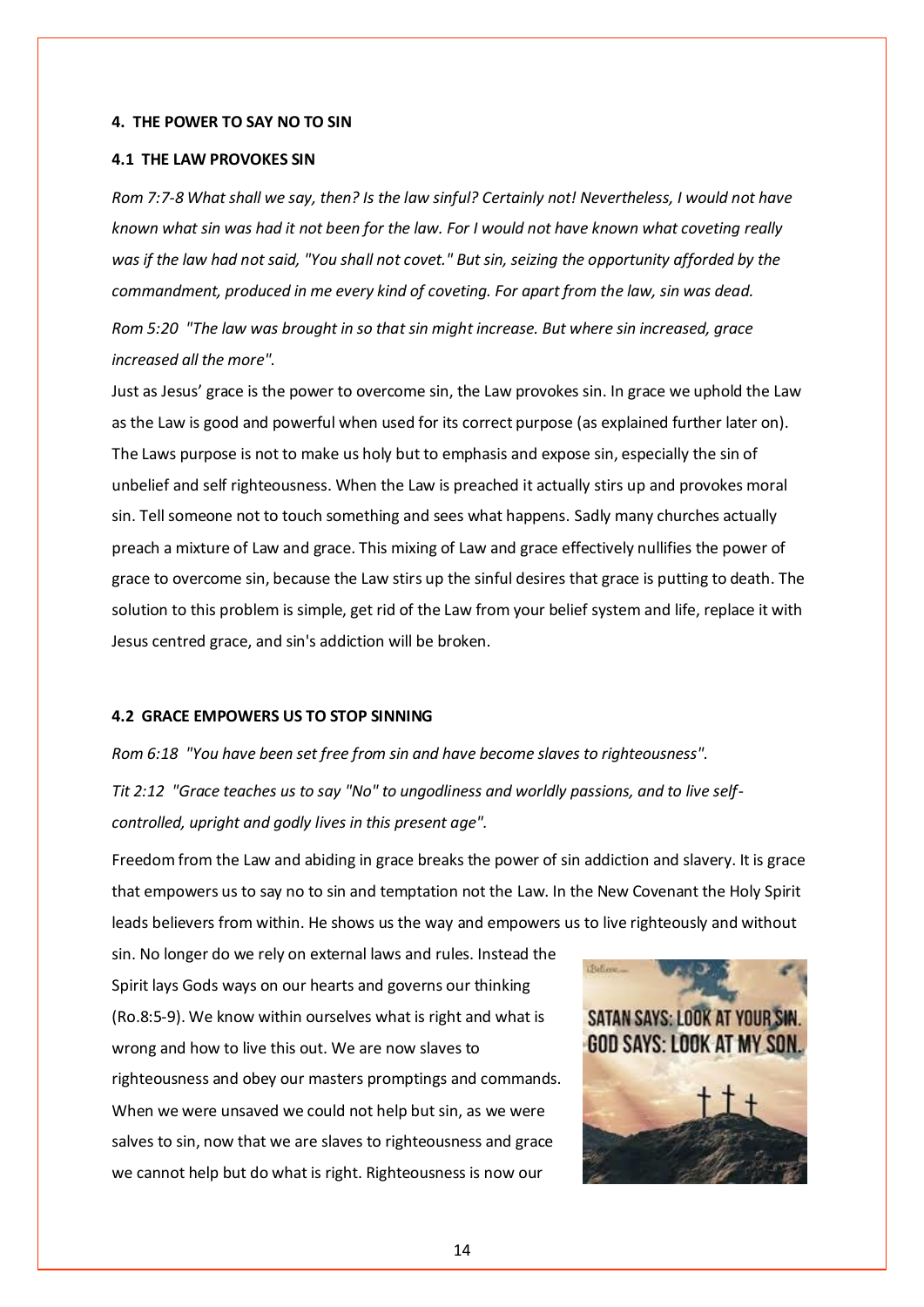new nature in Christ. As we believe so we do, believe you are in grace and are righteous and you will find you live righteously, believe you are a sinner and you will sin. When we are fully established in Jesus' grace and our identity as God's children we find that we have the power to put off our old sins of immorality, lying, stealing, hate, anger, etc. We can put off the sin that was of our old self because it now no longer has a foundation that feeds and supports it. The realisation and application of Jesus' grace is the process of working out our salvation and sanctification in practical and real terms based on the truth that in Christ we are sanctified, righteous and holy.

The great British Victorian Preacher, Charles Spurgeon, nailed it when he said, *"When I thought God was hard, I found it easy to sin; but when I found God so kind, so good, so overflowing with compassion, I beat my breast to think I could ever have rebelled against One who loved me so and sought my good".* 

#### **4.3 JESUS NOW DEFENDS US**

*1Jn 2:1 My dear children, I write this to you so that you will not sin. But if anybody does sin, we have one who speaks to the Father in our defence—Jesus Christ, the righteous One. Heb 7:24-25 Jesus lives forever, he has a permanent priesthood. Therefore he is able to save completely those who come to God through him, because he always lives to intercede for them.* 



*Rom 8:33-35 Who will bring any charge against those whom God has chosen? It is God who justifies. Who is he that condemns? Christ Jesus, who died—more than that, who was raised to life—is at the right hand of God and is also interceding for us. Who shall separate us from the love of Christ?*

Every believer sins at some time, even though we don't want to. The good news is that if and when we sin Jesus defends us against any accuser, he declares us as not guilty. Jesus intercedes on our behalf (Heb.7:25). He is not only our high priest but also our advocate who is constantly declaring us innocent and the our sins paid for by his own blood. Jesus is the heavenly administrator and dispenser of God's grace. No longer can Satan or anyone else bring a charge against us because of our sin. We are not like Job whom God allowed to be accused and afflicted by Satan. In Christ, Satan no longer has any rights to accuse or afflict us (Ro.8:1). Job longed for someone to defend him (Job 9:33), well the good news is that in grace, Jesus fulfils this role. Knowing that we are free from the